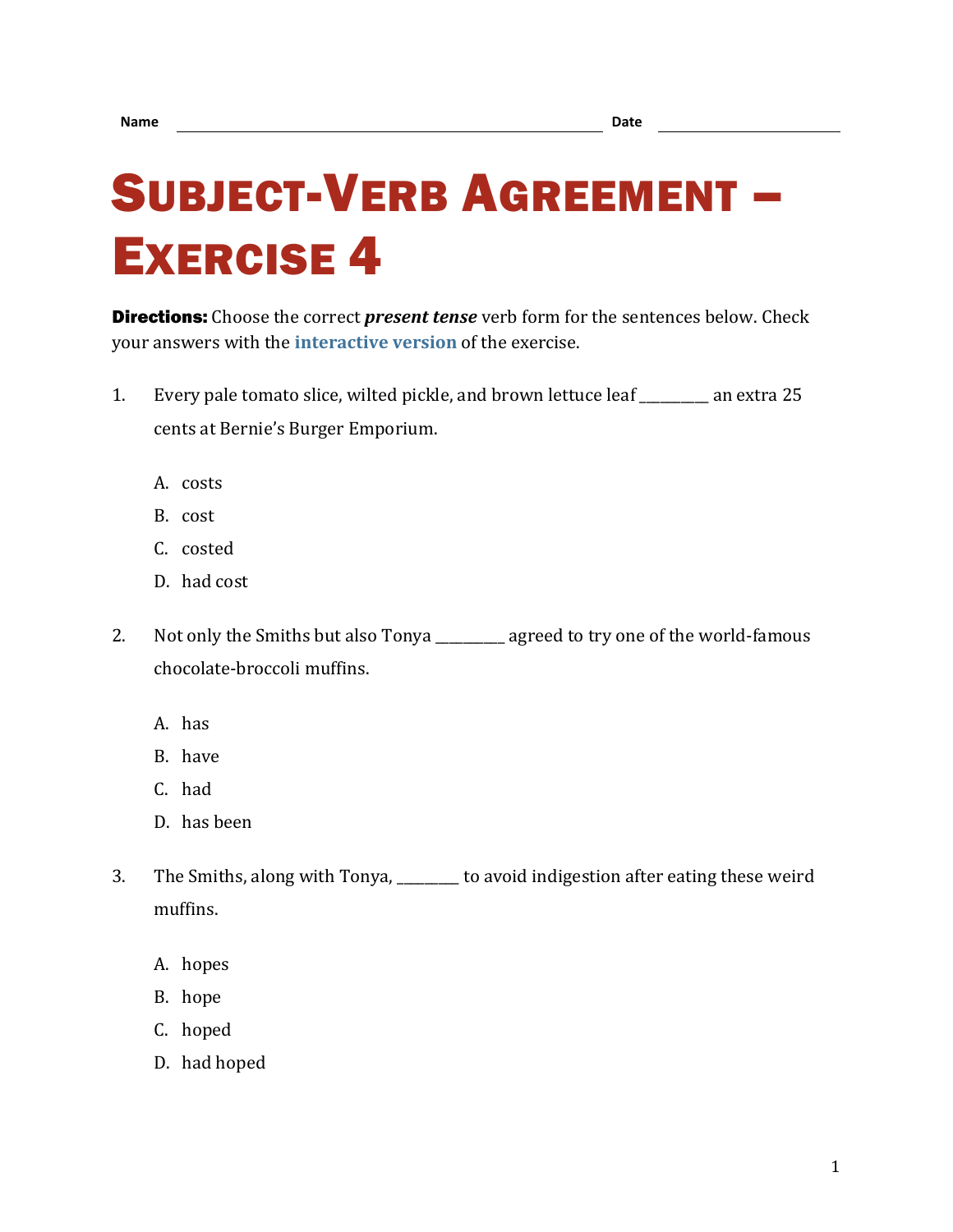- 4. On the sidewalk \_\_\_\_\_\_\_ many little lizards sunning themselves on the hot concrete.
	- A. is
	- B. are
	- C. was
	- D. were
- 5. Even though Antonio has many friends who love their Chevrolets and Buicks, he has always believed that General Motors \_\_\_\_\_\_\_\_\_\_ lemons.
	- A. makes
	- B. make
	- C. made
	- D. had made
- 6. My dog Floyd, together with Buster the cat, \_\_\_\_\_\_\_\_\_\_ to play with money; the cat swats crumpled bills onto the floor where the dog shreds them to pieces.
	- A. likes
	- B. like
	- C. liked
	- D. had liked
- 7. Latoya isn't going to Daytona Beach for spring break because fourteen dollars \_\_\_\_\_\_\_\_\_\_ all that she has in her vacation fund.
	- A. is
	- B. are
	- C. was
	- D. were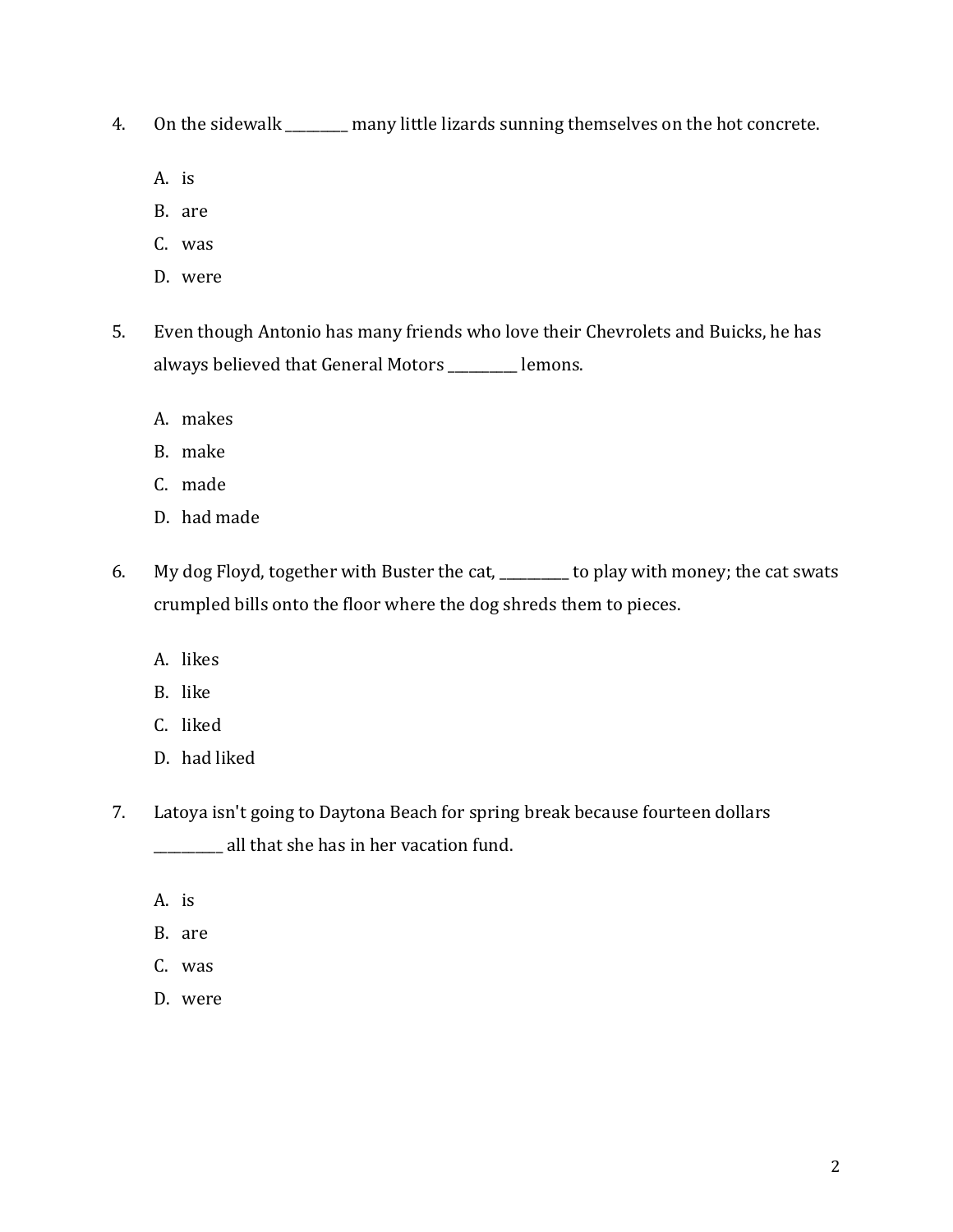- 8. Even though Johnson and Johnson \_\_\_\_\_\_\_ consumers not to insert Q-tips into their ears, people refuse to read directions and frequently rupture their eardrums.
	- A. warns
	- B. warn
	- C. warned
	- D. had warned
- 9. All of my important keys \_\_\_\_\_\_\_\_ now stuck in the drain pipe of my bathroom sink. Buster, my kitten, doesn't realize how much his playfulness inconveniences me.
	- A. is
	- B. are
	- C. was
	- D. were
- 10. Grandpa claims that Martian measles \_\_\_\_\_\_\_\_\_ green and purple spots to erupt all over a person's body.
	- A. causes
	- B. cause
	- C. will cause
	- D. had caused
- 11. Digging holes in the sofa cushions \_\_\_\_\_\_\_\_\_\_ Peanut, Elizabeth's new puppy.
	- A. is
	- B. are
	- C. was
	- D. were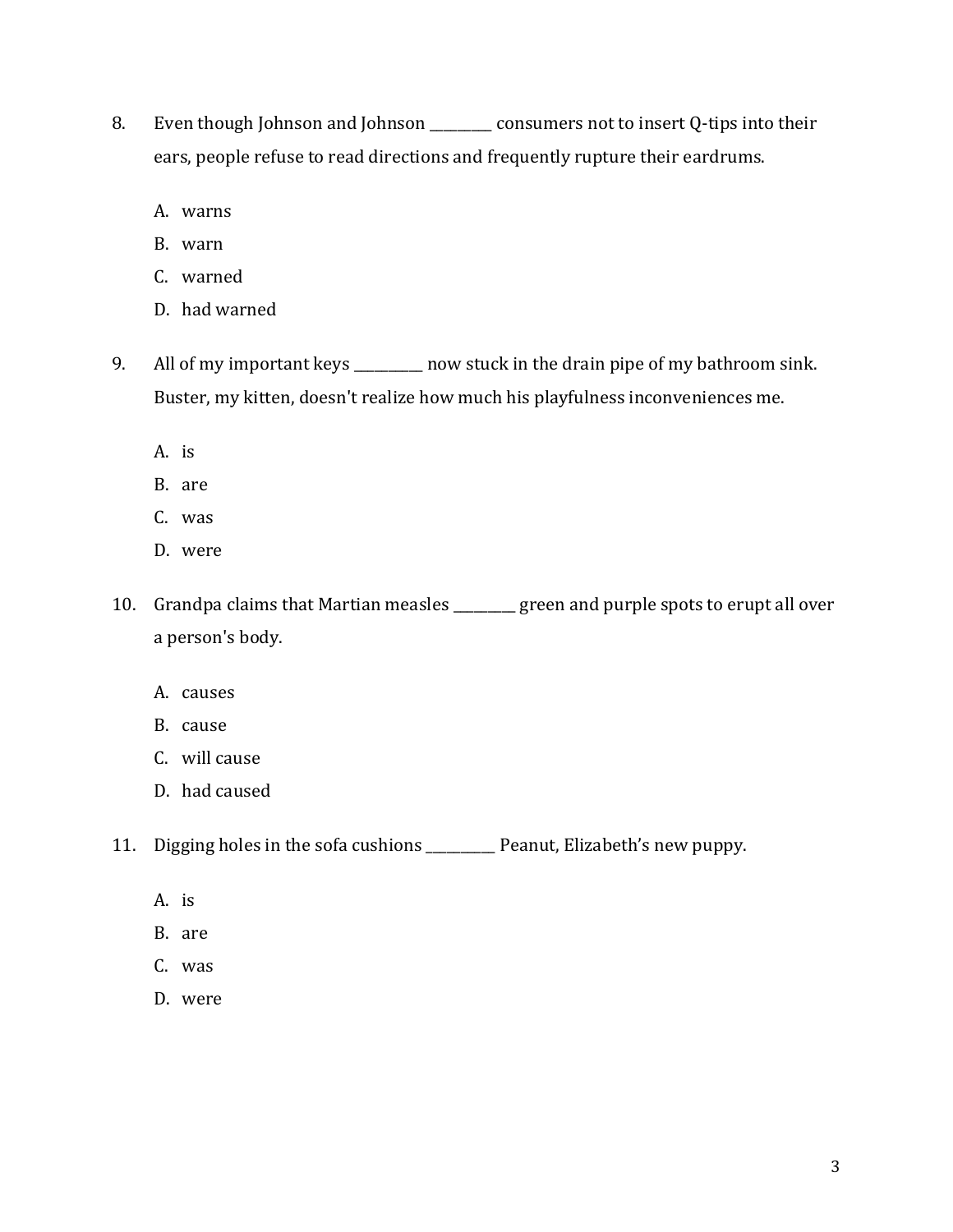- 12. Even though the jury \_\_\_\_\_\_\_ to believe that the defendant did not feed Elvis to the Loch Ness Monster, much of the evidence points to her guilt.
	- A. wants
	- B. want
	- C. wanted
	- D. are wanting
- 13. Neither the students nor their instructor \_\_\_\_\_\_\_\_\_\_ happy with the long cafeteria line for squid eyeball stew.
	- A. is
	- B. are
	- C. was
	- D. were
- 14. Neither of Freud's parents \_\_\_\_\_\_ much intelligence when it comes to choosing spouses. Freud's father has married five times, and Mom just presented him with stepfather number three.
	- A. has
	- B. have
	- C. are showing
	- D. had
- 15. Each of these women \_\_\_\_\_\_\_\_\_ that she had read the care instructions before washing the delicate and expensive dresses.
	- A. wishes
	- B. wish
	- C. wished
	- D. would wish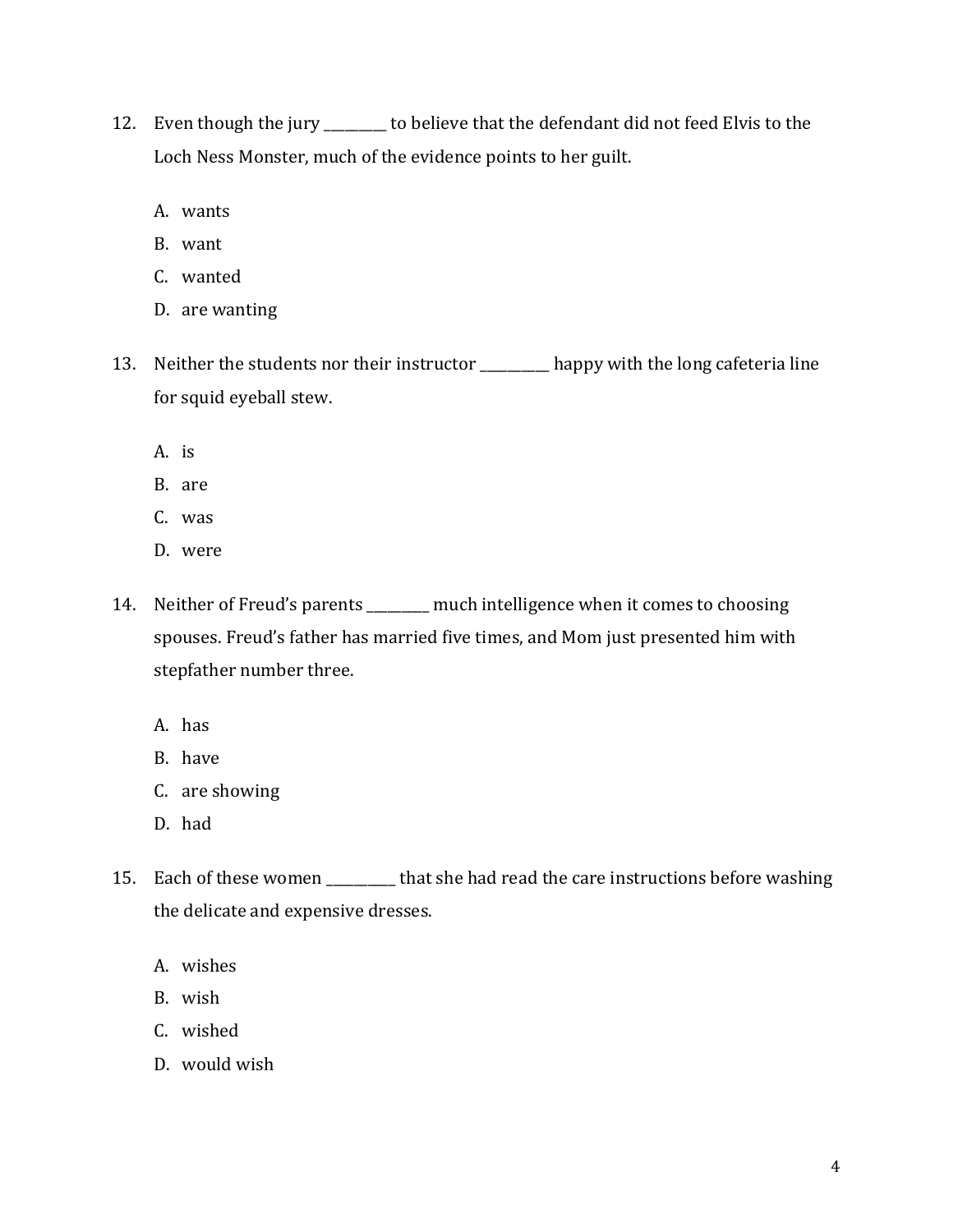- 16. Here \_\_\_\_\_\_\_\_\_\_\_ the mail and newspapers that I picked up for you while you were on vacation.
	- A. is
	- B. are
	- C. was
	- D. be
- 17. Mr. Lowry, our English teacher, believes that students who major in economics or physics \_\_\_\_\_\_\_\_\_\_ their imaginations.
	- A. ruins
	- B. ruin
	- C. has ruined
	- D. ruined

18. \_\_\_\_\_\_\_\_\_\_\_ no one except Marge and Beatrice have the subject-verb agreement exercises that Ms. Koopman assigned for today?

- A. does
- B. do
- C. did
- D. has
- 19. Here \_\_\_\_\_\_\_\_\_\_\_ Tonya and Robert, the two students who scored 100 percent on the subject-verb agreement quiz.
	- A. stands
	- B. stand
	- C. is standing
	- D. stood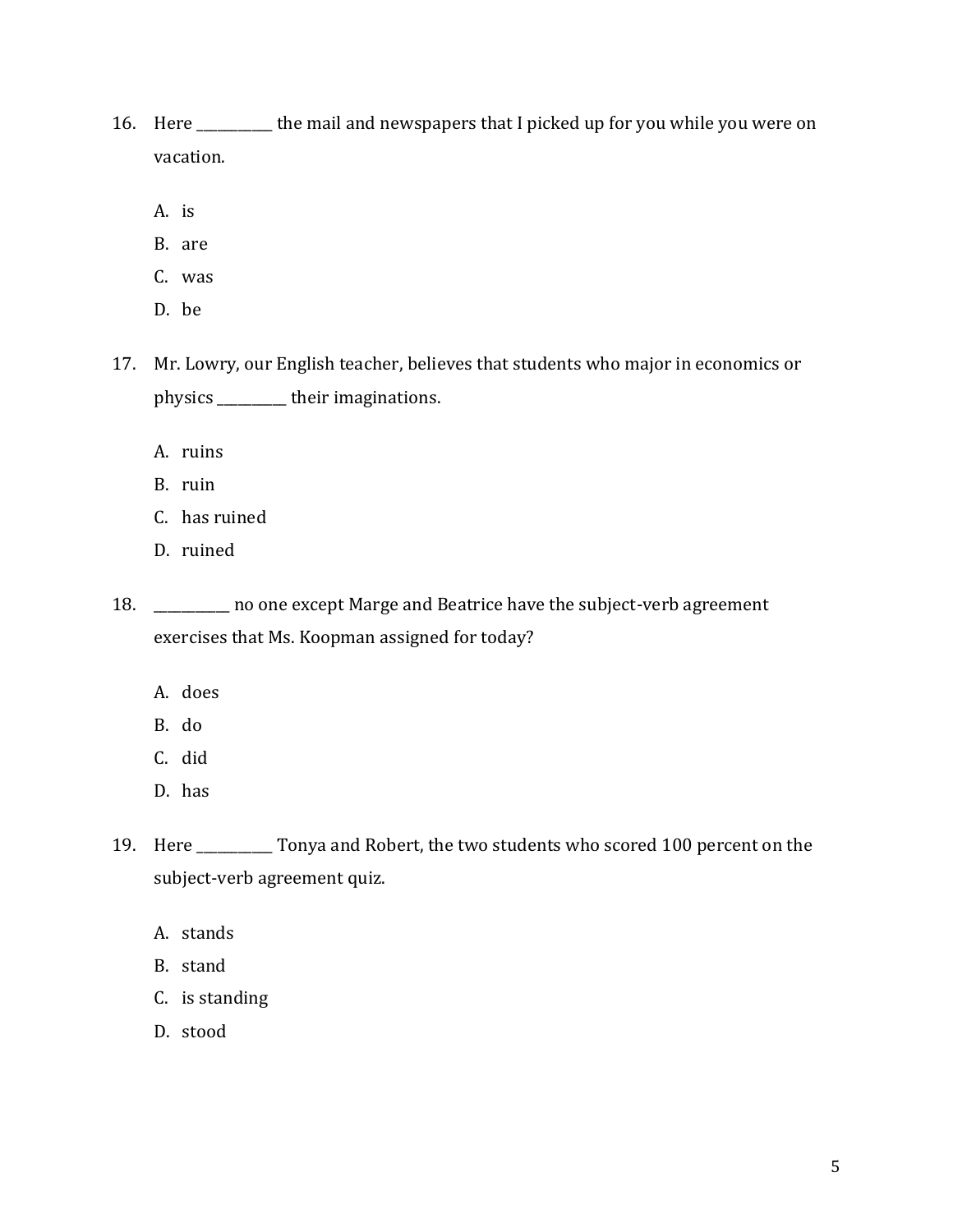- 20. General Foods, the maker of Cheerios, \_\_\_\_\_\_\_\_\_ developed a new cereal with chocolate puffs and broccoli-flavored marshmallows.
	- A. has
	- B. have
	- C. had
	- D. is
- 21. Each man, woman, and child \_\_\_\_\_\_\_ to write General Foods a letter supporting the company's decision to produce a chocolate-broccoli breakfast cereal.
	- A. needs
	- B. need
	- C. needed
	- D. will need
- 22. There \_\_\_\_\_\_\_\_\_ more calories in a bowl of chocolate-broccoli breakfast cereal than you might think.
	- A. is
	- B. are
	- C. will be
	- D. were
- 23. Not only the vitamin C from the broccoli but also the delicious taste of the chocolate \_\_\_\_\_\_\_\_\_\_\_ this breakfast cereal a real crowd pleaser.
	- A. makes
	- B. make
	- C. made
	- D. will make